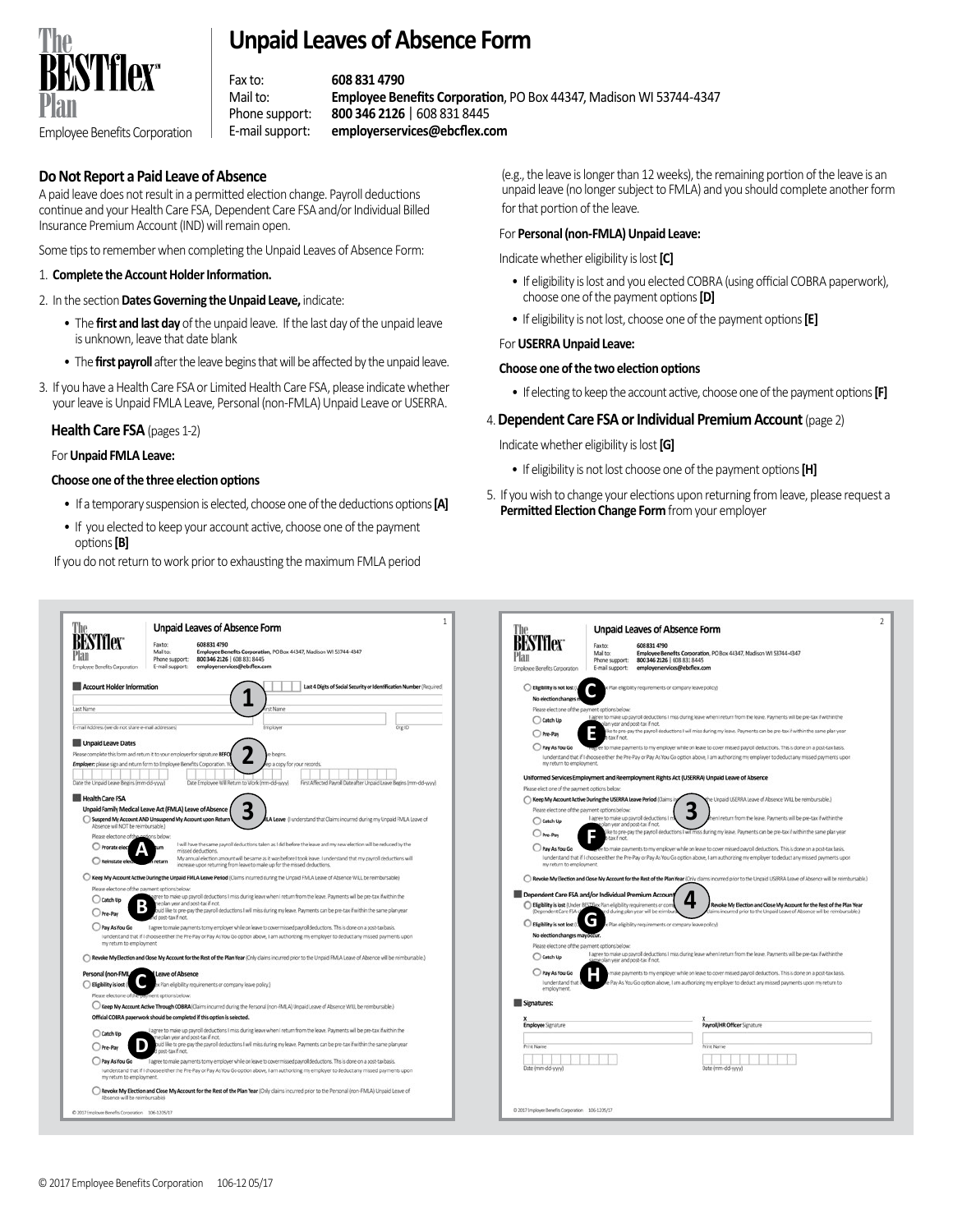# **Unpaid Leaves of Absence Form**



Fax to: **608 831 4790**  Mail to: **Employee Benefits Corporation**, PO Box 44347, Madison WI 53744-4347 Phone support: **800 346 2126** | 608 831 8445 Employee Benefits Corporation E-mail support: **employerservices@ebcflex.com**

| <b>Account Holder Information</b>                       |                                                                                                                                                                       | Last 4 Digits of Social Security or Identification Number (Required)                                                                                                    |                                                                                                                                                                                                |                                                                                                                                                              |  |  |
|---------------------------------------------------------|-----------------------------------------------------------------------------------------------------------------------------------------------------------------------|-------------------------------------------------------------------------------------------------------------------------------------------------------------------------|------------------------------------------------------------------------------------------------------------------------------------------------------------------------------------------------|--------------------------------------------------------------------------------------------------------------------------------------------------------------|--|--|
|                                                         |                                                                                                                                                                       |                                                                                                                                                                         |                                                                                                                                                                                                |                                                                                                                                                              |  |  |
| Last Name                                               |                                                                                                                                                                       |                                                                                                                                                                         | First Name                                                                                                                                                                                     |                                                                                                                                                              |  |  |
|                                                         |                                                                                                                                                                       |                                                                                                                                                                         |                                                                                                                                                                                                |                                                                                                                                                              |  |  |
| E-mail Address (we do not share e-mail addresses)       |                                                                                                                                                                       |                                                                                                                                                                         | Employer                                                                                                                                                                                       | Org ID                                                                                                                                                       |  |  |
| Unpaid Leave Dates                                      |                                                                                                                                                                       |                                                                                                                                                                         |                                                                                                                                                                                                |                                                                                                                                                              |  |  |
|                                                         |                                                                                                                                                                       | Please complete this form and return it to your employer for signature <b>BEFORE</b> the unpaid leave begins.                                                           |                                                                                                                                                                                                |                                                                                                                                                              |  |  |
| Date the Unpaid Leave Begins (mm-dd-yyyy)               |                                                                                                                                                                       | Employer: please sign and return form to Employee Benefits Corporation. You may wish to keep a copy for your records.<br>Date Employee Will Return to Work (mm-dd-yyyy) |                                                                                                                                                                                                | First Affected Payroll Date after Unpaid Leave Begins (mm-dd-yyyy)                                                                                           |  |  |
| <b>Health Care FSA</b>                                  |                                                                                                                                                                       |                                                                                                                                                                         |                                                                                                                                                                                                |                                                                                                                                                              |  |  |
| Unpaid Family Medical Leave Act (FMLA) Leave of Absence |                                                                                                                                                                       |                                                                                                                                                                         |                                                                                                                                                                                                |                                                                                                                                                              |  |  |
| Absence will NOT be reimbursable.)                      |                                                                                                                                                                       |                                                                                                                                                                         |                                                                                                                                                                                                | Suspend My Account AND Unsuspend My Account upon Return from Unpaid FMLA Leave (I understand that Claims incurred during my Unpaid FMLA Leave of             |  |  |
| Please elect one of the options below:                  |                                                                                                                                                                       |                                                                                                                                                                         |                                                                                                                                                                                                |                                                                                                                                                              |  |  |
| Prorate election upon return                            |                                                                                                                                                                       | missed deductions.                                                                                                                                                      |                                                                                                                                                                                                | I will have the same payroll deductions taken as I did before the leave and my new election will be reduced by the                                           |  |  |
|                                                         | Reinstate election upon return                                                                                                                                        |                                                                                                                                                                         | My annual election amount will be same as it was before I took leave. I understand that my payroll deductions will<br>increase upon returning from leave to make up for the missed deductions. |                                                                                                                                                              |  |  |
|                                                         |                                                                                                                                                                       |                                                                                                                                                                         |                                                                                                                                                                                                | Keep My Account Active During the Unpaid FMLA Leave Period (Claims incurred during the Unpaid FMLA Leave of Absence WILL be reimbursable.)                   |  |  |
| Please elect one of the payment options below:          |                                                                                                                                                                       |                                                                                                                                                                         |                                                                                                                                                                                                |                                                                                                                                                              |  |  |
| Catch Up                                                | I agree to make up payroll deductions I miss during leave when I return from the leave. Payments will be pre-tax if within the<br>same plan year and post-tax if not. |                                                                                                                                                                         |                                                                                                                                                                                                |                                                                                                                                                              |  |  |
| Pre-Pay                                                 | I would like to pre-pay the payroll deductions I will miss during my leave. Payments can be pre-tax if within the same plan year<br>and post-tax if not.              |                                                                                                                                                                         |                                                                                                                                                                                                |                                                                                                                                                              |  |  |
| Pay As You Go                                           |                                                                                                                                                                       |                                                                                                                                                                         |                                                                                                                                                                                                | I agree to make payments to my employer while on leave to cover missed payroll deductions. This is done on a post-tax basis.                                 |  |  |
| my return to employment                                 |                                                                                                                                                                       |                                                                                                                                                                         |                                                                                                                                                                                                | I understand that if I choose either the Pre-Pay or Pay As You Go option above, I am authorizing my employer to deduct any missed payments upon              |  |  |
|                                                         |                                                                                                                                                                       |                                                                                                                                                                         |                                                                                                                                                                                                | Revoke My Election and Close My Account for the Rest of the Plan Year (Only claims incurred prior to the Unpaid FMLA Leave of Absence will be reimbursable.) |  |  |
| Personal (non-FMLA) Unpaid Leave of Absence             |                                                                                                                                                                       |                                                                                                                                                                         |                                                                                                                                                                                                |                                                                                                                                                              |  |  |
|                                                         |                                                                                                                                                                       | <b>Eligibility is lost</b> (Under BESTflex Plan eligibility requirements or company leave policy)                                                                       |                                                                                                                                                                                                |                                                                                                                                                              |  |  |
| Please elect one of the payment options below:          |                                                                                                                                                                       |                                                                                                                                                                         |                                                                                                                                                                                                |                                                                                                                                                              |  |  |
|                                                         |                                                                                                                                                                       |                                                                                                                                                                         |                                                                                                                                                                                                | Keep My Account Active Through COBRA (Claims incurred during the Personal (non-FMLA) Unpaid Leave of Absence WILL be reimbursable.)                          |  |  |
|                                                         |                                                                                                                                                                       | Official COBRA paperwork should be completed if this option is selected.                                                                                                |                                                                                                                                                                                                |                                                                                                                                                              |  |  |
| Catch Up                                                |                                                                                                                                                                       | same plan year and post-tax if not.                                                                                                                                     |                                                                                                                                                                                                | I agree to make up payroll deductions I miss during leave when I return from the leave. Payments will be pre-tax if within the                               |  |  |
| Pre-Pay                                                 | and post-tax if not.                                                                                                                                                  |                                                                                                                                                                         |                                                                                                                                                                                                | I would like to pre-pay the payroll deductions I will miss during my leave. Payments can be pre-tax if within the same plan year                             |  |  |
| Pay As You Go                                           |                                                                                                                                                                       |                                                                                                                                                                         |                                                                                                                                                                                                | I agree to make payments to my employer while on leave to cover missed payroll deductions. This is done on a post-tax basis.                                 |  |  |
| my return to employment.                                |                                                                                                                                                                       |                                                                                                                                                                         |                                                                                                                                                                                                | I understand that if I choose either the Pre-Pay or Pay As You Go option above, I am authorizing my employer to deduct any missed payments upon              |  |  |
| Absence will be reimbursable.)                          |                                                                                                                                                                       |                                                                                                                                                                         |                                                                                                                                                                                                | Revoke My Election and Close My Account for the Rest of the Plan Year (Only claims incurred prior to the Personal (non-FMLA) Unpaid Leave of                 |  |  |